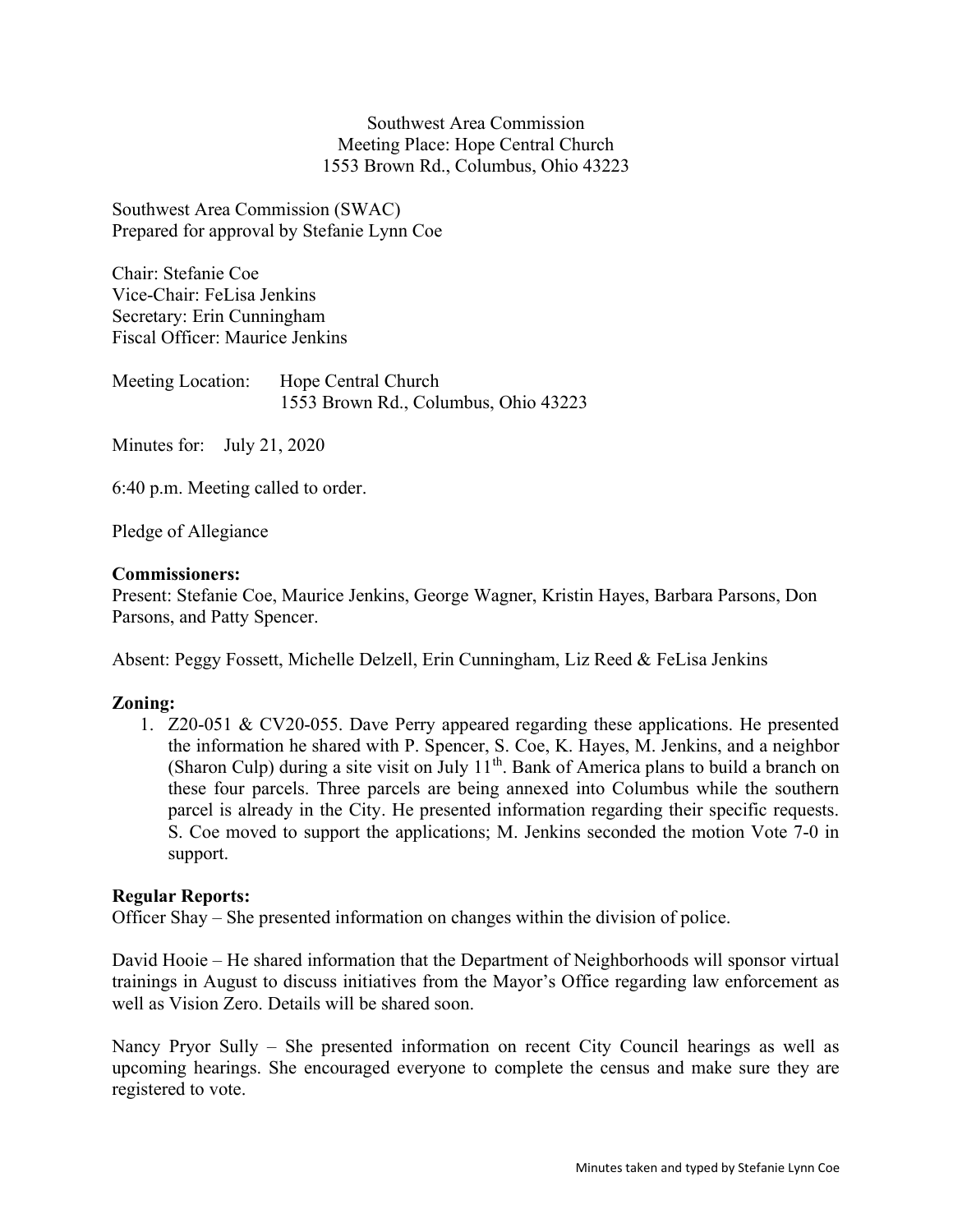Kristin Hayes – She indicated that she and S. Coe had picked up litter for a few minutes on July 11<sup>th</sup> near the Little Caesars on Harrisburg Pike. S. Coe confirmed that Pastor Jacob wanted to encourage church members to help so K. Hayes and the Pastor will connect.

# Routine Business:

P. Spencer moved to approve the June 2020 minutes, M. Jenkins seconded the motion, vote: 7-0 in support. Motion Approved.

S. Coe moved to spend \$79.13 at Staples for a thumb drive and digital recorder to record meetings minutes. P. Spencer seconded the motion. Vote 7-0. Motion Approved.

S. Coe moved to spend \$221.35 with Best Buy for a microphone and cord to use at meetings. M. Jenkins seconded the motion. Vote 7-0. Motion Approved.

S. Coe moved to reimburse Kristin Hayes for \$4.30 for the purchase of trash bags. B. Parsons seconded the motion. Vote: 7-0. Motion Approved.

## Unfinished Business:

S. Coe moved to approve the draft bylaws submitted by M. Delzell in July 2019. M. Jenkins seconded the motion. Vote: 0-7 Motion Fails.

S. Coe moved to approve the draft bylaws she submitted in September 2019. G. Wagner seconded the motion. Vote: 0-7 Motion Fails.

S. Coe moved to approve the draft bylaws she submitted in June 2020. M. Jenkins seconded the motion. Vote 7-0 Motion Approved.

S. Coe moved to approve the submitted Election Rules, these will be updated annually to include the specific date based on the calendar and our bylaws. These will be the standing rules until they are changed as outlines in the bylaws. P. Spencer seconded the motion. Vote: 7-0 Motion Approved.

## Chair's Announcements:

S. Coe provided information on the attempts and success to keep the posted speed limit on Brown Road between Dyer Road and Frank Road.

S. Coe provided details on the recent news stories about a Solar Farm on the SWACO property on Jackson Pike.

S. Coe shared that the City approved money to explore digital billboards at Berliner Park.